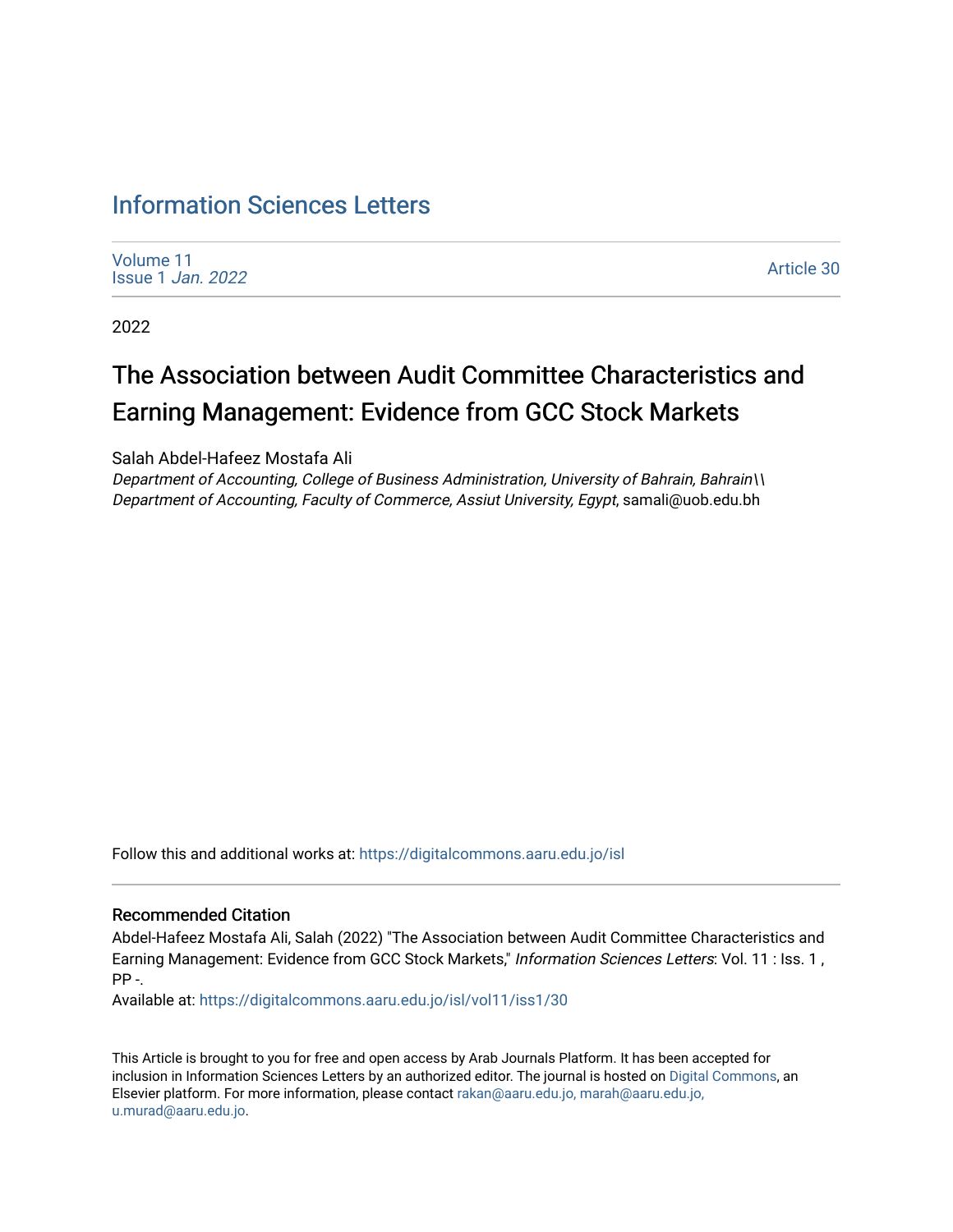

# **The Association between Audit Committee Characteristics and Earning Management: Evidence from GCC Stock Markets**

 *Salah Abdel-Hafeez Mostafa Ali*1,2

<sup>1</sup>Department of Accounting, College of Business Administration, University of Bahrain, Bahrain <sup>2</sup>Department of Accounting, Faculty of Commerce, Assiut University, Egypt

Received: 23 Aug. 2021, Revised: 16 Oct. 2021, Accepted: 28 Oct. 2021. Published online: 1 Jan. 2022.

 **Abstract:** The main objective of this study is to empirically investigate whether the audit committee (AC) characteristics are associated with earnings management (EM) of listed companies on the GCC countries as emerging markets. To achieve the study's objectives, 532 firm-year observations were used during the period from 2017-2020. A discretionary accrual (DACC), a proxy for EM, was estimated according to the modified Jones' model. EM/DACC as a dependent variable was regressed with four independent variables, comprising the AC characteristics, namely AC size, AC independence, AC financial expertise, and AC frequent meetings. Some more control variables were added to the regression model. The study findings reveal that the level of EM on the study sample averaged 14.3% upward, which suggests that the corporate governance code could have reduced the EM practices, but it hasn't prevented it. Also, the results show that EM is negatively and significantly associated with AC independence, AC financial expertise, and AC number of meetings. Moreover, EM is not significantly associated with AC size. The conclusion of this study emphasizes the monitoring role of AC on restricting EM. The findings of this study have wide implications to all stakeholders and stock markets for the role of AC characteristics as internal corporate governance mechanism on restricting EM practices. **Keywords:** Audit Committee Characteristics, Earnings Management, GCC Stock Markets.

#### **1 Introduction**

Earnings management (EM) can be defined as a purposeful intervention in financial reporting, designed to reach earnings targets by varying accounting practices (Callao, and Wroblewski, 2014b). It could occur without violating accounting regulations, as it takes advantage of the possibilities of choice in accounting policy. EM can mislead stakeholders, cause them to make decisions based on the financial reports that are not free from EM. According to the accounting literature, several motivations were found for practicing EM such as market expectation, contractual incentives, political incentives, and company's specific situation incentives (Callao, S., 2021). EM has enormous impact on accounting and auditing professions in general and on all corporations and their stakeholders in specific. Several companies such as Enron, Parmalat, Tyco, WorldCom, and Xerox are examples of scandals related to EM that take place in the United States and Europe at the end of the 1990s and the beginning of the twenty-first century (Kwarbai and Osho, 2021). EM is likely to influence the consistency of reported earnings and the

usefulness of those earnings for making decisions. It lowers the stakeholders' confidence in financial statements.

The role of audit committee (AC) has increased in the last few years, since it is an effective tool of corporate governance, which could limit EM practices (Hamdan and Mushtaha, 2011). According to professional bodies and laws such as Securities and Exchange Commission (SEC), New York Stock Exchange (NYSE), the USA's Sarbanes-Oxley law, and GCC corporate governance codes, a series of quality characteristics are presented to have an active AC. These qualities include AC size, AC financial expertise, AC independence, and AC frequent meetings (Activity). An active AC should have at least three members, one of them has financial experience, one of them is independent, and meet four times a year. AC can handle all significant interactions with the independent auditor, exchanges ideas and thoughts, serves as a mediator between management, auditors, and board of director. It plays a critical oversight role in ensuring the consistency of financial reporting and corporate transparency (Carcello and Neal, 2003; Bamahros and Bhasin, 2016). Agency theory provides reasonable explanation for the role of AC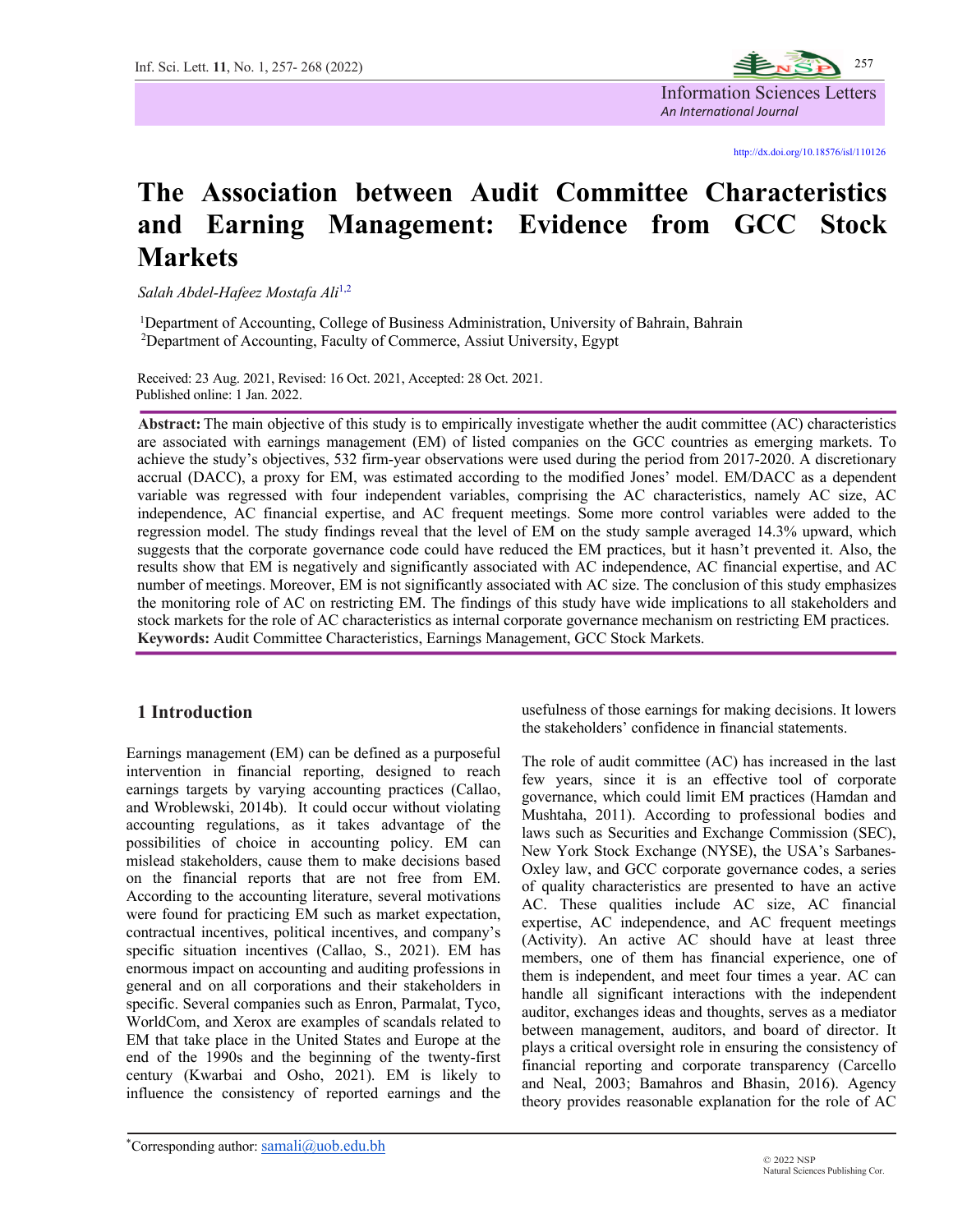

in ensuring that managers behave in shareholders' interest. Therefore, companies set up audit committee to increase the financial reporting quality (Saleh, et al., 2007; Ali, S., 2021).

The previous literature on the association between audit committee characteristics and earnings management have various results. For instance, (Lin et al., 2006; Mishra & Malhotra, 2016) reported negative association between AC size and EM, while Abubakar, A. H., et al (2021) reported positive correlation. Some other researchers reported significant negative association between AC independence and EM (Klein, 2002; Jerubet, et al., 2017), while other researchers found significant positive association (Supriyaningsih, S., and Fuad, F., 2017; Gao and Huang 2016; Akhor and Oseghale 2017). Baxter and Cotter (2009) suggested that financial expertise on the AC reduces the firm's levels of EM. Similarly, Krishnan, G., and Visvanathan, G. (2009) suggested that a bigger number of financial experts on the AC improves monitoring function.

Examining the literature reveals that most of these studies were conducted in developed countries, or conducted on small sample, or included some of AC characteristics, and no new study was conducted on the GCC context to have reasonable sample and include all AC characteristics. This study will fill the research gap by taking all these points into consideration.

The main objective of this paper is to investigate the association between audit committee characteristics and discretionary accruals (DACC) as proxy for earnings management (EM) in the GCC context.

The contribution of the current study to existing literature is to provide additional evidence about the associations between AC characteristics and EM on the developing countries, as well as provide evidence from emerging markets in recent years, as the GCC context is a unique business environment that provides a good opportunity and offers a useful setting for investigating the relationship between AC and EM.

The remainder of this paper is structured as follows. Section two includes the GCC countries context. Section three presents the literature review and hypotheses development. Section four explains the research methodology. The findings and discussions are presented in section five. Finally, section six summarizes the main conclusions and implications.

## **2 The GCC Countries Context**

GCC countries include six countries, sharing similar political, cultural, language, characteristics and exhibit similar financial and capital markets (Pillai & Al-Malkawi, 2018). The movement of GCC countries toward the delegation of investment created the vital needs to have a

high-quality corporate governance. The GCC countries' corporate governance codes and stock markets set some regulations for creating AC, to comprise at least 3 members, majority of them independent, and minimum number of meetings each year 4 times. In Saudi Arabia, some regulations regarding AC were issued (Capital Market Authority, Pursuant to Resolution No. 1/212/2006). According to these regulations, AC duties are to analyse the company's financial statements and ensure their integrity, fairness, and transparency. In the United Arab Emirates, the AC reviews the financial reports and audit policies and regulations of the Public Joint Stock Companies (PJSC) and works closely with the external auditor of these companies to ensure that it carries out its engagement in accordance with applicable law. The corporate governance codes in Bahrain, Kuwait, Oman, and Qatar are almost identical as they stated same rules and duties for AC.

All GCC countries are applying IFRS standards In Bahrain there is no local GAAP, and it has adopted IFRS Standards for all companies (Article 219 of the Commercial Companies Law). In Saudi Arabia, according to Saudi Organization for Certified Public Accountants (SOCPA). Applying IFRS are required for all listed companies starting from January 1, 2017. In the United Arab Emirates, by law (UAE Federal Law No. 2 of 2015), IFRS are required for all listed companies to be applied from July 1, 2016. In Kuwait, KAAA, as national professional accounting body, requires all listed companies to mandatory apply IFRS. In Oman, IFRS are required to be applied by all companies, as they are endorsed by IASB without any amendment. In Qatar, Qatar Financial Markets Authority (QFMA) has the power to supervise and regulate the financial market (Law No. (8) Of 2012). It requires all listed companies to apply IFRS Standards. In summary, all GCC countries construct similar corporate governance codes, including the job, responsibility, and composition of ACs. Moreover, all these countries are applying IFRS standards, which justified combining them as one context.

## **3 Literature Review N and Hypothesis Development:**

This section pertains to reviewing the prior research regarding the association between AC characteristics and EM. Following the theory and literature, four characteristics of AC are considered. These characteristics have been seen as vital elements of the audit committee's overall effectiveness. So, this study we will focus on four key characteristics including AC size, AC independence, AC financial expertise, and AC frequent Meetings.

## *3.1 Audit Committee Size*

The size of AC is known as the number of directors selected to be members in the AC. According to the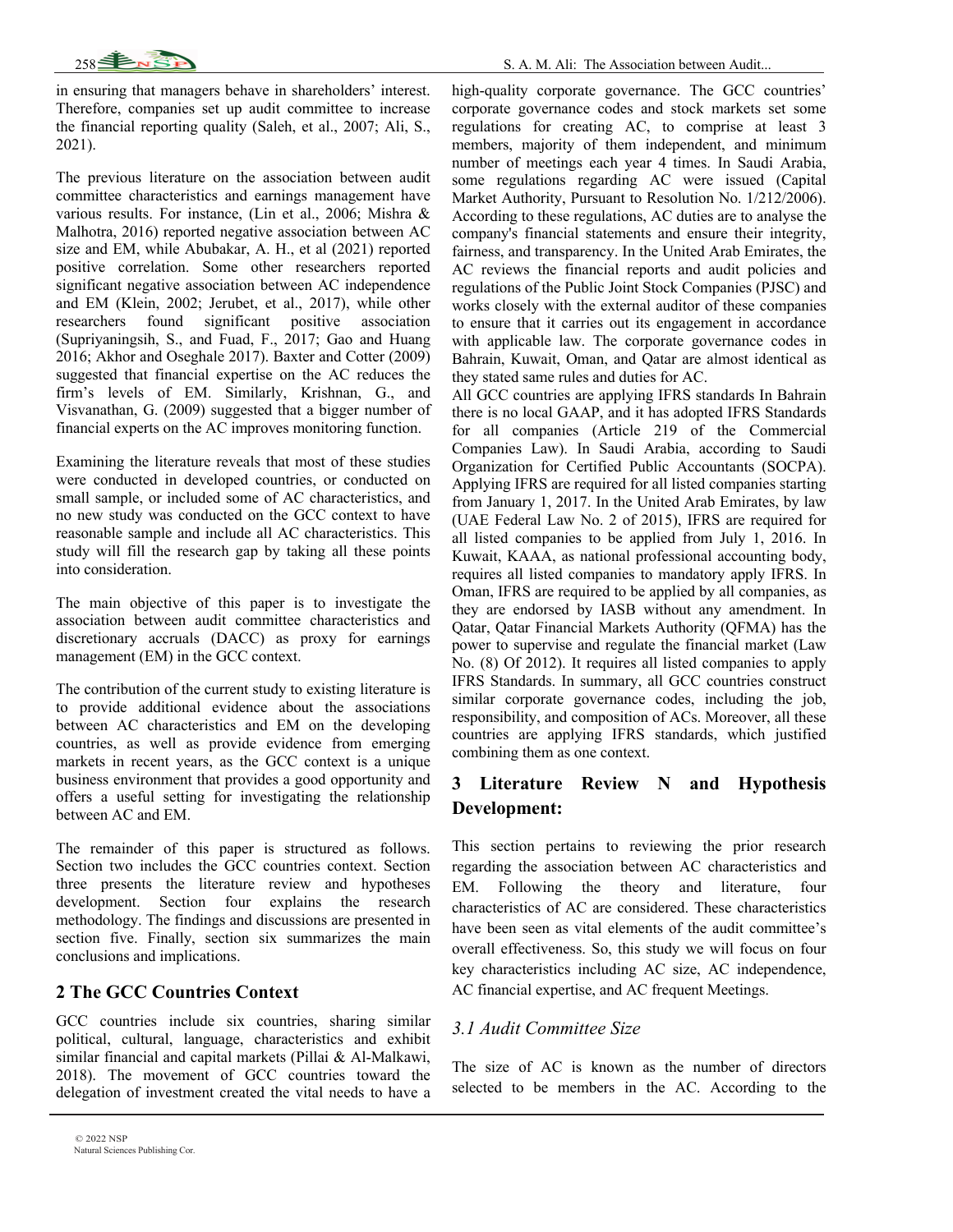

corporate governance code of GCC countries, the size of AC should be at least three members. Prior research suggested that size is an important characteristic of AC in constraining the EM. Menon and Williams (1994) argued that if the AC with less than three members is possible to be ineffective. On the other hand, (Vafeas, N., 2005) argued that large size could result in a weak performance because of the coordination problems.

Prior research on the association between AC size and EM provides indecisive results. Yang and Krishnan (2005) reported negative association between AC size and EM on the US companies. Similarly, Klein (2002) revealed that EM is lower for companies with a larger AC size in Australian companies. Lin et al., (2009) found that an AC size is linked with lower levels of EM in Chinese Companies. Some other research found positive association between number of AC members and EM (Siregar and Utama, 2008; Metawee, 2013). On the other hand, some researchers found no association between AC size and EM (Xie et al., 2003; Abbott et al. 2004; Bedard et al., 2004).

Based on the above arguments, the association between AC size and EM could be positive or negative or no association, however, most studies reported negative association and this study follows the literature so, the following hypothesis could be formulated:

### *H1: There is a negative significant association between audit committee size (ACSIZE) and earnings management (EM).*

#### *3.2 Audit Committee Independence*

The independence of AC can be defined as the extent to which the AC is not under the pressure of management (Bruynseels and Cardinaels, 2014). An independent member can express an unbiased opinion than dependent members. Moreover, the corporate governance codes and stock markets regulations in GCC countries pay more attention to the independence of AC members by demanding the majority of members to be independent. It is commonly known that an independent AC provides effective monitoring of the financial reporting and ensures the reliability of the financial statements. Prior literature on the association between AC independence and EM offers mixed results. For instance, Klein (2002), Xie et al. (2003), Davidson, et al. (2005), Lin and Hwang (2010) and Soliman and Ragab (2014) reported negative association between AC independence and EM practices. Abbott et al., (2004) found negative association between AC

independence and financial reporting fraud and misstatement. Hamdan (2020) reveals that independence of AC has positive association with earnings quality in GCC industrial firms. On the other hand, Fodio et al. (2013) found that AC independence has a positive association with EM. Moreover, Xie et al. (2003) revealed that AC independence is not significantly associated with constraining levels of EM. Kusnadi, et al., (2016)) did not find any evidence that the independence of AC enhances EM, as most of its members are already independent. Similar study conducted by Chariri and Januarti (2017) who found no evidence to support such association. According to the above argument the mainstream of literature supported the crucial role of AC independence in decreasing the EM, and this study will go with the literature and formulate the following hypothesis:

#### *H2: There is a negative significant association between audit committee independence (ACINDE) and earnings management (EM).*

#### *3.3 Audit Committee Financial Expertise*

The expertise of AC members in accounting and finance can restrict engaging in undesired actions such as EM practices. The AC members with greater experience can easily discover any improper practices than members with less experience (Dhaliwal et al., 2010; Tanyi & Smith, 2015). Members with financial and accounting expertise are expected to weaken the managers' ability to manipulate earnings which support the financial statement credibility. At the same time, the corporate governance codes, and stock markets regulations in GCC countries require that AC to include at least one member with financial experience.

Most of prior studies provided evidence that AC financial expertise has negative association with EM. Bedard et al. (2004) reported that the existence of at least one member on the AC with financial background is negatively associated with the level of EM. Similarly in Egypt, Soliman and Ragab (2014) found that experience of AC members has a major negative relationship with EM. Likewise, Xie et al., (2003) argues that an AC including at least one member with financial knowledge is associated with lower level of EM. Some studies provided evidence that AC financial expertise reduce EM (Alzoubi E., 2019; Badolato et al., 2014). Some other studies reported positive association between financial expertise of AC and FRQ measured by the lack of EM practices (Chariri & Januarti, 2017; Hamdan, 2020; Hasan et al., 2020; Mohammad & Ahmed, 2017; Umobong & Ibanichuka, 2017). On the other hand,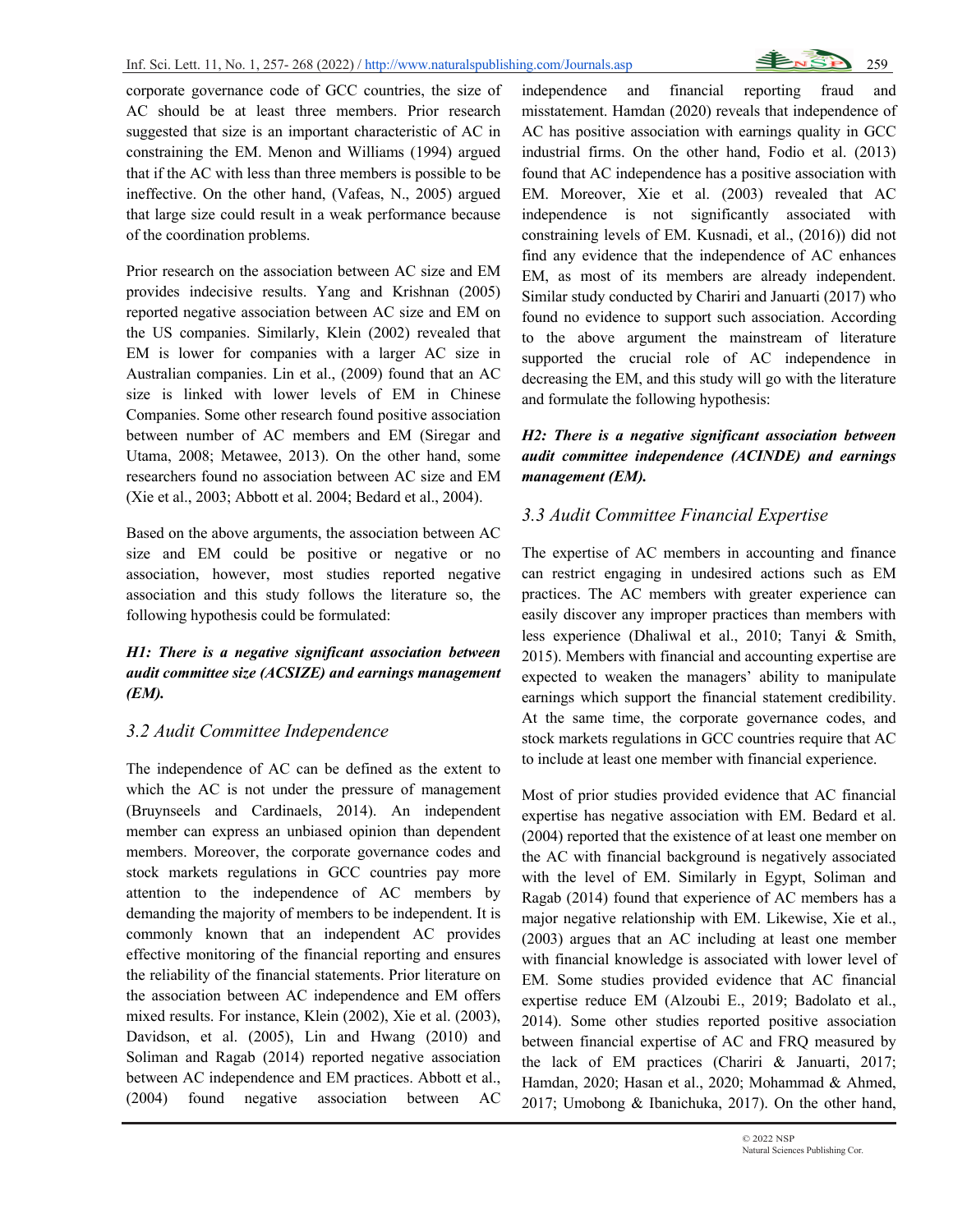

few studies provided contradictory evidence, Rainsbury et al. (2009) reported that AC financial expertise has insignificant association with EM while, Carrera et al. (2017) found positive association with EM. Reviewing the literature shows that most studies support the negative association between AC financial expertise and EM, and this study will follow the literature and formulate the following hypothesis:

#### *H3: There is a negative significant association between audit committee financial expertise (ACEXPE) and earnings management (EM).*

#### *3.4 Audit Committee Meetings:*

An effective AC meets regularly to provide sufficient time for its members to carry out their tasks which improve the process of financial reporting (Lin & Hwang, 2010). Greco (2011) stated that more meetings of AC help members to express their judgment about the company's accounting choices. In the same line the corporate governance codes and the stock markets regulations in GCC countries require AC to meet at least four times each year. Most of prior research provides consistent evidence regarding the association between AC and EM. Saleh et al., (2007) found that companies which held more audit committee meetings has reduced levels of earnings management practice. Abbott et al., (2000) demonstrated a negative association between meeting frequently and the manipulation of financial reporting. Also, Xie et al. (2003), Soliman and Ragab (2014), Lin and Hwang (2010), Abdul Rahman and Ali (2006) found a negative correlation between audit committee meetings and earnings management practices. Habbash and Alagla (2015) reported negative association between frequent meetings discretionary accruals. On the other hand, Lin et al., 2006; Bamahros & Bhasin, 2016) found no significant association between number of meetings and lower levels of EM. Reviewing the literature ensure that the mainstream of studies support the negative association between AC number of meetings and EM. Based on the above judgement in the literature, the following hypothesis could be formulated:

*H4: There is a negative significant association between audit committee frequent meetings (ACMEET) and earnings management (EM).*

#### **4 Research Methodologies**

*4.1 The Sample Size and Data Collection*

The study sample includes 150 companies listed on the stock markets of six GCC countries (Saudi Arabia, United Arab Emirates, Kuwait, Qatar, Oman, and Bahrain) during the period from 2017-2020 that represents 532 firm-year observations. Companies that are included in the sample must have sufficient data regarding the AC characteristics and annual reports. Banks and insurance companies were excluded because of having specific industry characteristics and different regulations.

The data needed were collected from several sources such as the stock markets of GCC countries, companies web sites, companies' annual reports, and other web sites such as Mubashir and Tadawul. The reason behind selecting the years 2017, 2018, 2019, and 2020 is the availability of data, especially data regarding the details of AC attributes.

Table (1) below provides the number of firm-year observations in each year totaling of 150 firm-year observations after excluding 15 companies which provide non-sufficient data.

**Table 1:** Firm-year observations over the period of empirical investigation:

| No. / Years                                    | 2017 | 2018 | 2019 | 2020 | <b>Total</b> |
|------------------------------------------------|------|------|------|------|--------------|
| $-$ No. of<br>companies<br>in GCC<br>countries | 150  | 150  | 150  | 150  | 600          |
| Companies<br>excluded                          | 17   | 17   | 17   | 17   | 60           |
| - Firm-year<br>Observatio<br>ns                | 133  | 133  | 133  | 133  | 532          |

## *4.2 Measuring the Dependent Variable (Earnings Management)*

The most widely used method to measure EM in the accounting literature is the Jones (1991) model which was modified by Dechow, Sloan and Sweeney (1995). The absolute value of discretionary accruals was estimated using this modified model. Under this model:

Total accruals (TACCit) of firm i in the year t are calculated by deducting the cash flows from operations (CFO) from operating earnings as follows:

$$
TACCit = EARNINGSit - CFOit \t(1)
$$

Additionally, total accruals were regressed against its components and the error term. The formula used is as follows: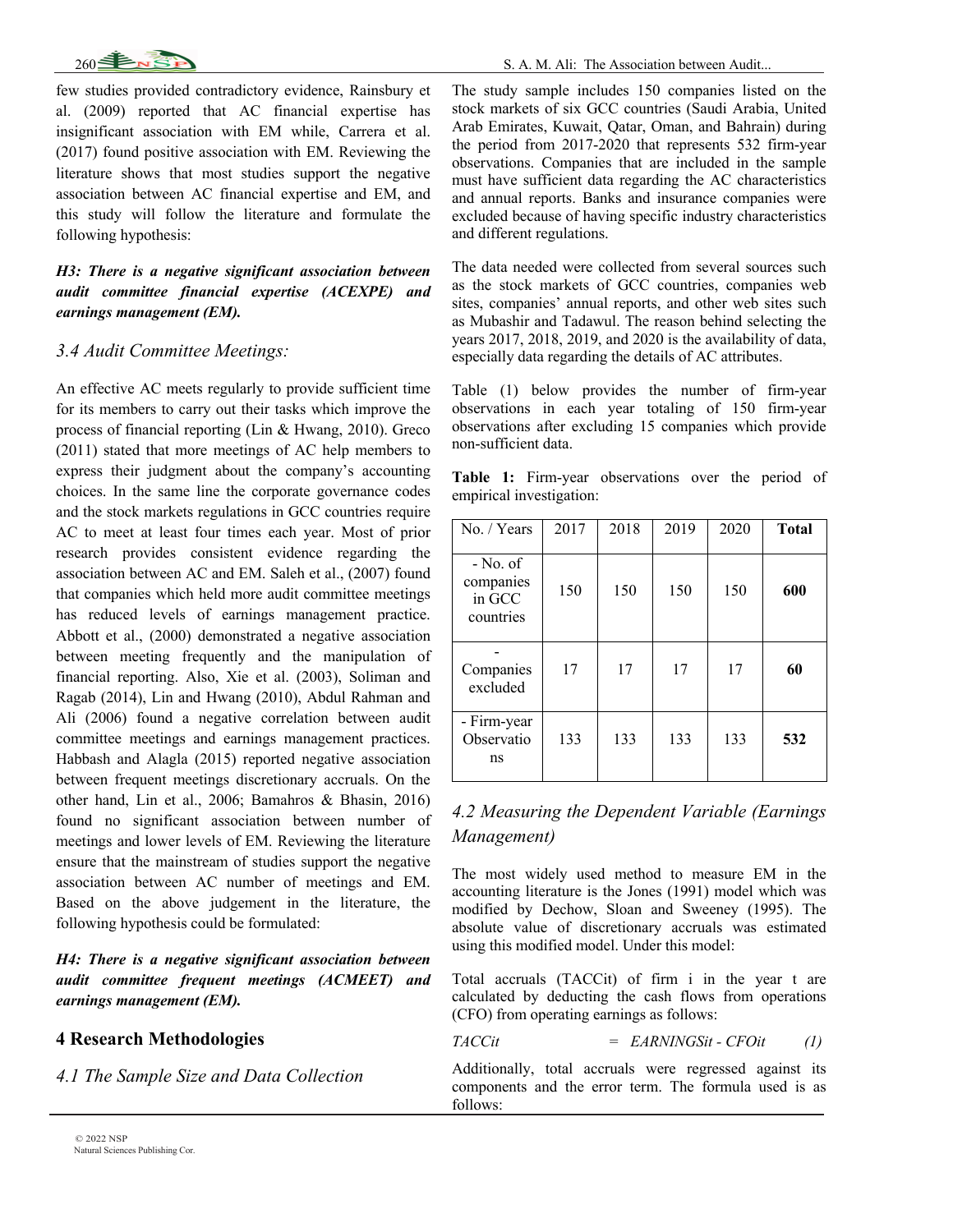$TACC_{it}$  */ TASS*<sub>it-1</sub> = a (1 /  $TASS_{it-1}$ ) + b ( $\triangle REV$  -  $\triangle REC$ )  $TASS_{it-l}$  + c (PPE /  $TASS_{it-l}$ ) +  $e_{it}$ *(2)* Where: *TACCit = total accruals in year t for firm i; TASSit-1 = lagged total assets;*  $\Delta REV_{it}$  = revenues in year t less revenues in year t-1 *for firm i; ∆RECit = receivables in year t less receivables in year t-1 for firm i; PPEit = gross property, plant, and equipment in year t for firm i;*

#### *eit = error term in year t for firm i;*

In the above model, we followed Kothari, et al. (2005) in using assets as the deflator to mitigate heteroscedasticity in residuals. The discretionary accrual (DACC) can be calculated by using the fitted values of regression coefficients to measure non-discretionary accrual (NACC). To estimate companies' discretionary accrual, the nondiscretionary accrual is deducted from total accrual using the following equation:

$$
DACC_{it} = TACC_{it} - NACC_{it}
$$
\n(3)

#### *4.3 The Research Models*

This study investigates the association between characteristics, and EM. To measure the association between the independent variables ACSIZE, ACIN ACEXPE, and ACMEET and the dependent varia DACC as proxy for EM, the following model formulated:  $DACC_{i,t} = a0_{i,t} + a1 \quad ACSIZE_{i,t} + a2 \quad ACINDE_{i,t}$ *ACEXPE i,t + a4 ACMEET i,t + ei,t* Whereas:  $DACC_{i,t}$  = a measurement of financial report quality score for company i, year t.".  $ACSIZE_{it}$  = number of AC members".  $ACINDE$ <sub>it</sub> = the independence of AC members company i, t.".  $ACEXPE_{i,t}$  = the financial expertise of AC members company i, year t.".  $ACMEET_{i,t}$  = the AC number of meetings for company year t."  $e_{i,t}$  = the error term. By adding the corporate governance and comp characteristics as control variables to the model, it will formulated as following:  $DACC_{i,t} = a0_{i,t} + a1$   $ACSIZE_{i,t} + a2$   $ACINDE_{i,t}$  $ACEXPE_{i,t} + a_4 ACMEET_{i,t} + a_5 AUDQUL_{i,t} + a_6 BSL$ *+ a7* **BSHAR**<sub>i,t</sub> *+ a8* **BINDE**<sub>i,t</sub> *+ a9 FSIZE*  $_{i,t}$  *+ a10 FRC +a11 FLEV i,t + ei,t* Whereas:  $AUDQUL$ <sub>*i,t* = the audit quality</sub> **Independent variables:**  (ACINDE). (ACEXPE). (ACMEET). (AUDQUL).

|                     | BSIZE $_{i,t}$ = the board of director size |
|---------------------|---------------------------------------------|
| BSHAR i.t           | $=$ the board of director shares            |
| $\emph{BINDE}$ i.t  | $=$ the board of director independence      |
| FSIZE i.t           | $=$ the company size.                       |
| FROE <sub>i.t</sub> | $=$ the company return on equity.           |
| $FLEV$ i.t          | $=$ the company leverage".                  |

## *4.4 Variables*

This study comprises three types of variables. The first type is DACC (EM) as dependent variable, while the second type is the independent variables including AC size (ACSIZE), AC independence (ACINDE), AC financial experience (ACEXPE), and AC frequent meetings (ACMEET). The third type contains control variables related to the corporate governance and company characteristics including audit quality (AUDQUL), board size (BOSIZE), board shares (BSHAR), board independence (BINDE) firm size (FSIZE), firm performance (FROE), firm leverage (FLEV). Table 2 below summarizes all variables used in the study model and their related proxies.

**Table 2:** Definitions of variables used in the empirical analysis:

| ∪C <i>it</i>              | Variables                                                 | Pred.      | Definitions                                                       |
|---------------------------|-----------------------------------------------------------|------------|-------------------------------------------------------------------|
|                           |                                                           | Sign       |                                                                   |
|                           | <b>Dependent Variables:</b>                               |            |                                                                   |
|                           | DACC (EM)                                                 |            |                                                                   |
| AC                        | Independent                                               |            |                                                                   |
| tion                      | variables:                                                |            |                                                                   |
| DE,<br>able               | 1- AC size (ACSIZE).                                      | $+$ or $-$ | 1- number of AC<br>members.                                       |
| was                       | 2- AC independence                                        |            | 2- % of non-executive                                             |
| $+a3$                     | (ACINDE).                                                 |            | members to total of<br>members.                                   |
| ting                      | 3- AC financial and<br>accounting experience<br>(ACEXPE). |            | 3- % of AC members<br>with<br>financial<br>experience to total of |
| for                       |                                                           |            | members.                                                          |
| s for                     | 4- AC number of                                           |            | 4- Number of AC                                                   |
| 1y i,                     | meetings each year<br>(ACMEET).                           |            | meetings each year.                                               |
|                           | <b>Control Variables:</b>                                 |            |                                                                   |
| any                       | 1- Audit<br>quality                                       |            | $1 - (1)$ if audit external                                       |
| 1 be                      | (AUDQUL).                                                 |            | auditor is one of the<br>big 4 and $(0)$                          |
| $+a_3$<br>$\rm{ZE}_{i,t}$ |                                                           |            | otherwise".                                                       |
| $\n  E_{i,t}\n$           | 2- Board Size (BSIZE)                                     |            | 2- Number of the<br>board of directors.                           |
|                           | $3-$<br>Board Shares                                      |            | $+$ or -   3- % of shares owned                                   |

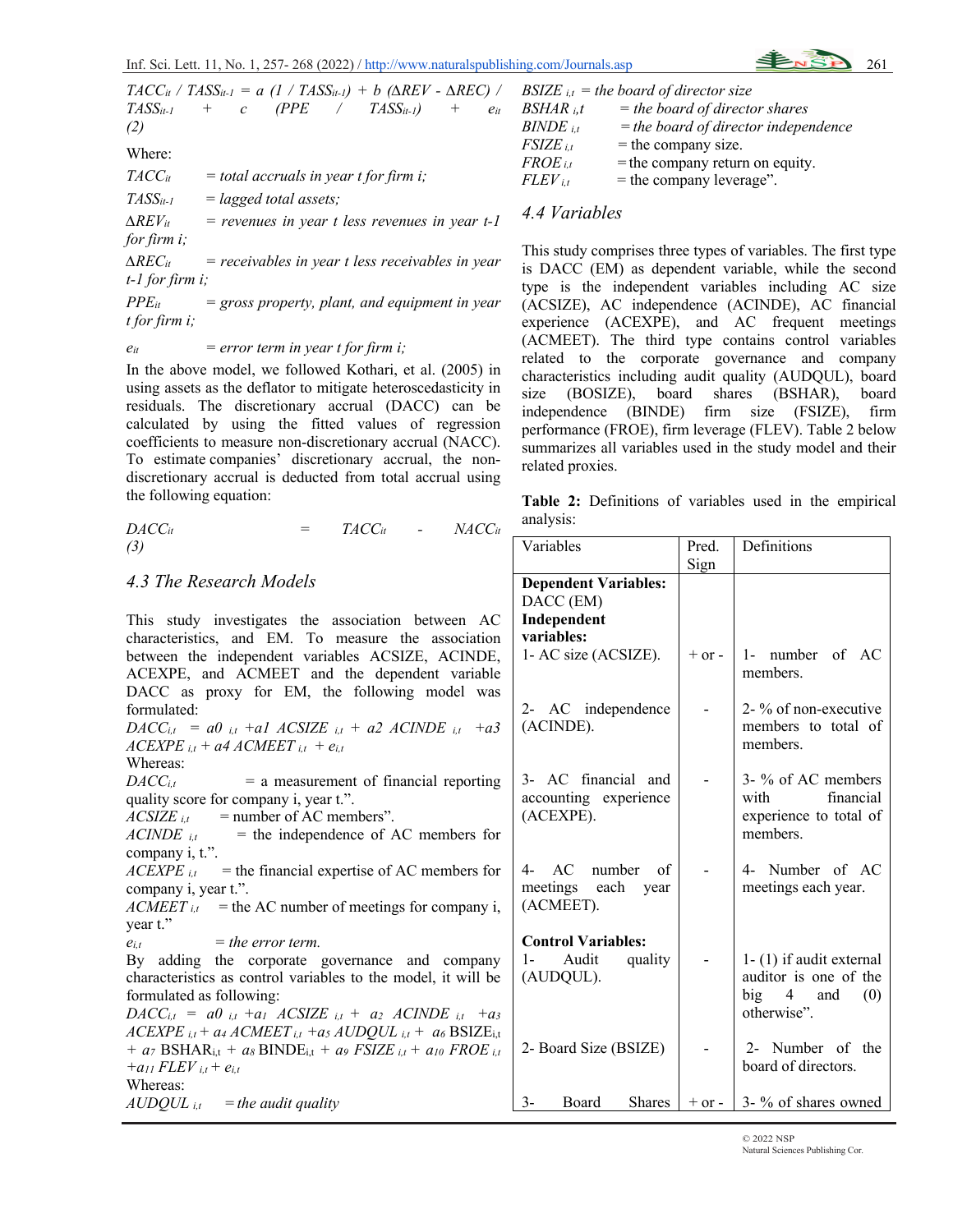

| (BSHAR)                             |            | by board members.                                      |
|-------------------------------------|------------|--------------------------------------------------------|
| 4- Board Independence<br>(BINDE)    |            | 4- % of external<br>members to total<br>board members. |
| 5- Company size<br>(FSIZE)          | $+$ or $-$ | 5- The total assets<br>natural logarithm.              |
| 6-<br>Company<br>performance (FROE) | $+$ or $-$ | 6- Company net profit<br>to total equity".             |
| 7- Company leverage<br>FLEV         | $+$ or $-$ | 7- Company total<br>liabilities/total assets.          |

Notes: Predicted signs of independent and control variable were based on their expected effects on EM.

### **5 Findings and Discussion**

This section comprises three sub-sections including, descriptive statistics, univariate analysis, and multivariate analysis.

### *5.1 Descriptive Statistics*

Table 3 below shows the mean, minimum, maximum, and standard deviation of the dependent variable, four independent variables and seven control variables. The average of EM for companies listed on the

GCC countries stock markets are about 32% upward, while the maximum is 151% and the minimum is 84% downward of their earnings. The average number of members for AC size (ACSIZE) is about 4.5 with minimum of 3 and maximum of 7 members. The average level of AC independence (ACINDE) is about 64% with minimum of 33% and maximum of 100%. Regarding the AC financial and accounting expertise (ACEXPE), the average level is about 49% with minimum of 33% and maximum of 100%. AC frequent meetings (ACMEET) are averaged about 7 meetings each year with minimum of 4 and maximum of 14. The results related to AC characteristics are mostly consistent with the codes of corporate governance and the regulations of stock markets in the GCC countries, as the minimum of AC size is not less than 3, members should be independent, at least one of them has financial expertise, and they meet at least 4 times a year. Only the independence level needs to be improved, as some AC members are executive. Regarding the audit quality measured by the size of external auditor, about 71% of listed companies in the GCC countries stock market hire one of the big four audit firms, while the remaining 29% hire auditor not from the big four, which indicates the quality of external auditing. Some more information regarding the average, maximum, minimum, and standard deviation of FSIZE, FROE, FLEV, are shown in table 3 below.

**Table 3** : Descriptive statistics all variables.

| Variable      | No. | Min.           | Max.         | Mean  | Std.   |
|---------------|-----|----------------|--------------|-------|--------|
| S             |     |                |              |       | Dev.   |
| <b>DACC</b>   | 133 |                | 1.112        | 0.143 | 0.384  |
| (EM)          |     | 0.441          |              |       |        |
| <b>ACSIZE</b> | 133 | 3              | 7            | 4.50  | 2.5    |
| (No.)         |     |                |              |       |        |
| <b>ACIND</b>  | 133 | 0.33           | $\mathbf{1}$ | 0.642 | 0.276  |
| E(%)          |     |                |              | 7     |        |
| <b>ACEXP</b>  | 133 | 0.33           | $\mathbf{1}$ | 0.489 | 0.388  |
| E(%)          |     |                |              |       |        |
| <b>ACMEE</b>  | 133 | $\overline{4}$ | 15           | 8.390 | 4.175  |
| T(No.)        |     |                |              |       |        |
| <b>AUDQU</b>  | 133 |                |              | 0.68  | 0.462  |
| L(No.)        |     |                |              |       |        |
| <b>BSIZE</b>  | 133 | 5              | 12           | 8.078 | 3.076  |
| (No.)         |     |                |              |       |        |
| <b>BSHAR</b>  | 133 | 0.0            | 0.76         | .2818 | 0.1657 |
| (%)           |     |                |              |       |        |
| <b>BINDE</b>  | 133 | 0.18           | $\mathbf{1}$ | .6085 | 0.264  |
| (%)           |     |                |              |       |        |
| <b>FSIZE</b>  | 133 | 7132           | 1298179      | 7102  | 122362 |
| \$1,000       |     |                | 5            | 84    |        |
| <b>FROE</b>   | 133 | $-122$         | 179          | 27.84 | 34.954 |
| $(\%)$        |     |                |              | 5     |        |
| <b>FLEV</b>   | 133 | 0.08           | 88.02        | 35.86 | 22.754 |
| $(\%)$        |     |                |              | 3     |        |

#### *5.2 Univarate Analysis*

This section presents the relationship between each variable and all other variables. Pearson correlation coefficients are presented in table 4 below which shows some the correlations between all variables. For instance, a negative and significant correlation was found at P<0.01 between EM and one independent variable namely, AC financial experience (ACEXPE). Moreover, the relationship between EM and AC independence (ACINDE) and AC meeting  $(ACMEET)$  is negative and significant at P<0.05, while the relationship with AC size (ACSIZE) is negative but not significant. These results suggest that the most effective attributes of AC on EM are the financial and accounting expertise 99% level of confidence, and both AC independence and AC meeting (AUMEET) at 95% level of confidence. Moreover, a negative and significant correlation was found at P<0.01 between EM and one control variable namely, audit quality (AUDQUL), while the board of director size (BSIZE) and the board of director independence were negatively correlated with EM at  $P < 0.10$ 

On the other hand, the relationship between EM two control variables related to the company characteristics namely the company size (FSIZE) and company leverage (FLEV) is positive and significant at P<0.10.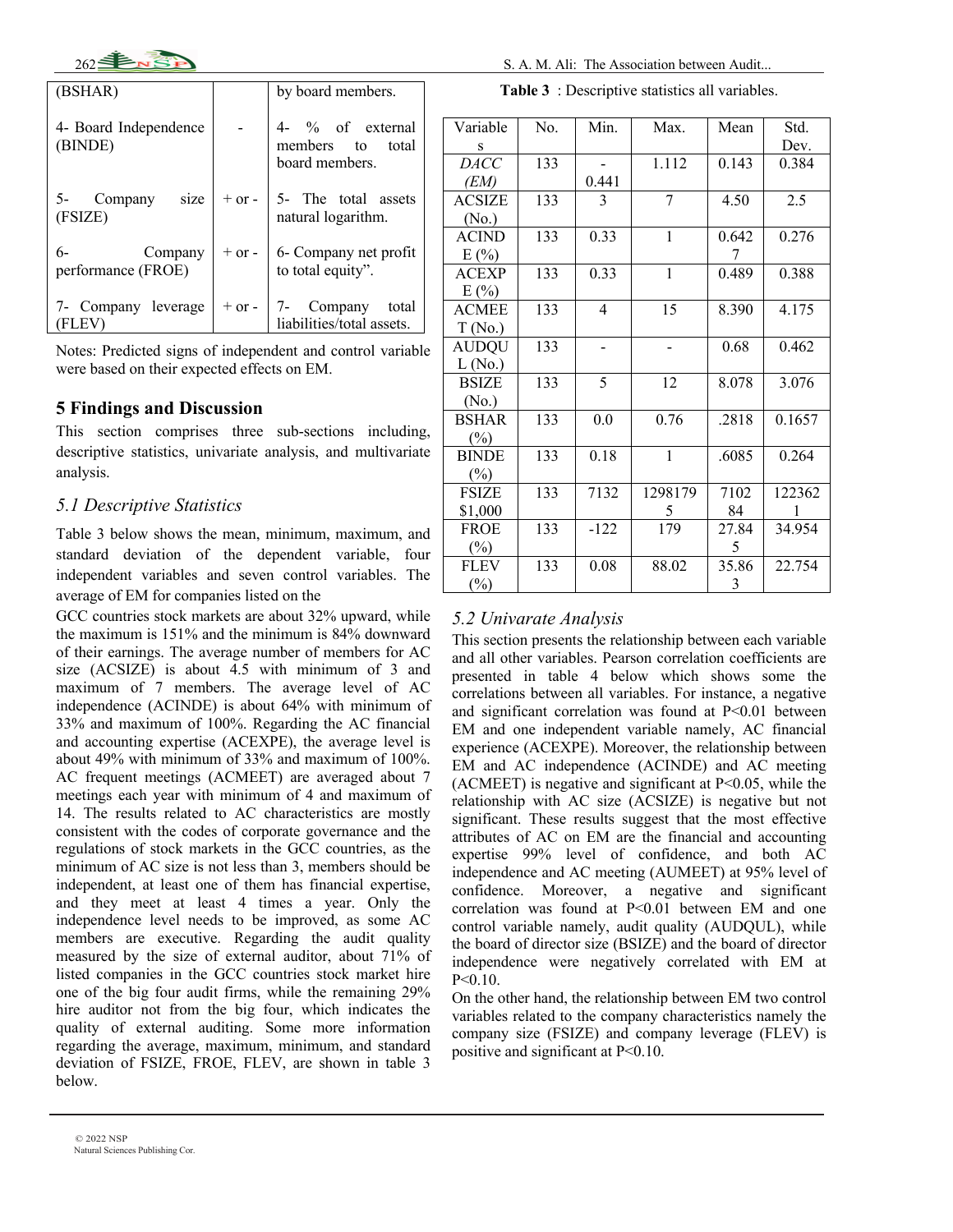

#### **Tables 4:** Person Correlation Matrix.

|                        | <b>DA</b>                | $\operatorname{ACSIZ}$ | <b>ACIN</b>    | $\rm{ACE}$                  | <b>ACME</b>  | <b>AUDQ</b>  |             | <b>BRSH</b>       | $\operatorname{BIND}$ | <b>FSI</b>                 | ${\rm FR}$     | <b>FLE</b>  |
|------------------------|--------------------------|------------------------|----------------|-----------------------------|--------------|--------------|-------------|-------------------|-----------------------|----------------------------|----------------|-------------|
|                        | CC/                      | ${\bf E}$              | DE             | $\ensuremath{\mathsf{XPE}}$ | ET           | ${\rm UL}$   |             | ${\sf AR}$        | ${\bf E}$             | $\ensuremath{\mathsf{ZE}}$ | $\mathrm{OE}$  | $\mathbf V$ |
|                        | $\mathbf{EM}$            |                        |                |                             |              |              |             |                   |                       |                            |                |             |
|                        |                          |                        |                |                             |              |              | <b>BSIZ</b> |                   |                       |                            |                |             |
|                        |                          |                        |                |                             |              |              | ${\bf E}$   |                   |                       |                            |                |             |
| DACC/                  |                          |                        |                |                             |              |              |             |                   |                       |                            |                |             |
| EM                     | $\mathbf{1}$             |                        |                |                             |              |              |             |                   |                       |                            |                |             |
|                        |                          |                        |                |                             |              |              |             |                   |                       |                            |                |             |
| <b>ACSIZE</b>          | $-.164$                  | $\mathbf{1}$           |                |                             |              |              |             |                   |                       |                            |                |             |
|                        |                          |                        |                |                             |              |              |             |                   |                       |                            |                |             |
| $\operatorname{ACIND}$ |                          | .115                   | $\overline{1}$ |                             |              |              |             |                   |                       |                            |                |             |
| ${\bf E}$              | $.452*$                  |                        |                |                             |              |              |             |                   |                       |                            |                |             |
|                        | $\ast$                   |                        |                |                             |              |              |             |                   |                       |                            |                |             |
| ${\bf ACKP}$           | $\overline{\phantom{a}}$ | $.219*$                | $.248*$        | $\mathbf{1}$                |              |              |             |                   |                       |                            |                |             |
| ${\bf E}$              | $.672*$                  |                        |                |                             |              |              |             |                   |                       |                            |                |             |
|                        | $\ast\ast$               |                        |                |                             |              |              |             |                   |                       |                            |                |             |
|                        |                          |                        |                |                             |              |              |             |                   |                       |                            |                |             |
| $\operatorname{ACMEE}$ | $\overline{\phantom{a}}$ | .109                   | .187           | .187                        | $\mathbf{1}$ |              |             |                   |                       |                            |                |             |
| $\mathbf T$            | $.412*$                  |                        |                |                             |              |              |             |                   |                       |                            |                |             |
|                        |                          |                        |                |                             |              |              |             |                   |                       |                            |                |             |
| <b>AUDQU</b>           | $\blacksquare$           | .141                   | $-.087$        | $-.029$                     | .109         | $\mathbf{1}$ |             |                   |                       |                            |                |             |
| $\mathbf L$            | $.685*$<br>$\ast\ast$    |                        |                |                             |              |              |             |                   |                       |                            |                |             |
|                        |                          |                        |                |                             |              |              |             |                   |                       |                            |                |             |
| <b>BSIZE</b>           | $\overline{\phantom{a}}$ | $.432**$               | .059           | .128                        | .127         | $.312**$     | $\,1\,$     |                   |                       |                            |                |             |
|                        | $.374*$                  |                        |                |                             |              |              |             |                   |                       |                            |                |             |
|                        |                          |                        |                |                             |              |              |             |                   |                       |                            |                |             |
| <b>BRSHA</b>           | .081                     | .174                   | .183           | .166                        | .113         | .145         | $-.018$     | $\mathbf{1}$      |                       |                            |                |             |
| ${\bf R}$              |                          |                        |                |                             |              |              |             |                   |                       |                            |                |             |
|                        |                          |                        |                |                             |              |              |             |                   |                       |                            |                |             |
| <b>BINDE</b>           | $\blacksquare$           | $-.106$                | $.360*$        | .111                        | .040         | $-.087$      | .037        | $-.043$           | $\mathbf{1}$          |                            |                |             |
|                        | .261 $*$                 |                        |                |                             |              |              |             |                   |                       |                            |                |             |
|                        |                          |                        |                |                             |              |              |             |                   |                       |                            |                |             |
| <b>FSIZE</b>           | $.296*$                  | $.540**$               | $-.034$        | .176                        | $.293*$      | $.283*$      | $.645***$   | $\overline{.}156$ | .087                  | $\mathbf{1}$               |                |             |
|                        |                          |                        |                |                             |              |              |             |                   |                       |                            |                |             |
|                        |                          |                        |                |                             |              |              |             |                   |                       |                            |                |             |
| <b>FROE</b>            | .158                     | .142                   | .257           | .153                        | .178         | .174         | $.311*$     | .219              | .100                  |                            | $\overline{1}$ |             |
|                        |                          |                        |                |                             |              |              |             |                   |                       | .067                       |                |             |
|                        |                          |                        |                |                             |              |              |             |                   |                       |                            |                |             |
| <b>FLEV</b>            | $.276*$                  | .149                   | $-0.084$       | .063                        | $-.142$      | .092         | .058        | .090              | $-.150$               | $\blacksquare$             | .268           | $\,1\,$     |
|                        |                          |                        |                |                             |              |              |             |                   |                       | .173                       | $\ast$         |             |
|                        |                          |                        |                |                             |              |              |             |                   |                       |                            |                |             |
|                        |                          |                        |                |                             |              |              |             |                   |                       |                            |                |             |

\*\*\* Correlation is significant at P<0.01 (2-tailed).

\*\* Correlation is significant at P<0.01 (2-tailed).

\* Correlation is significant at P<0.01 (2-tailed).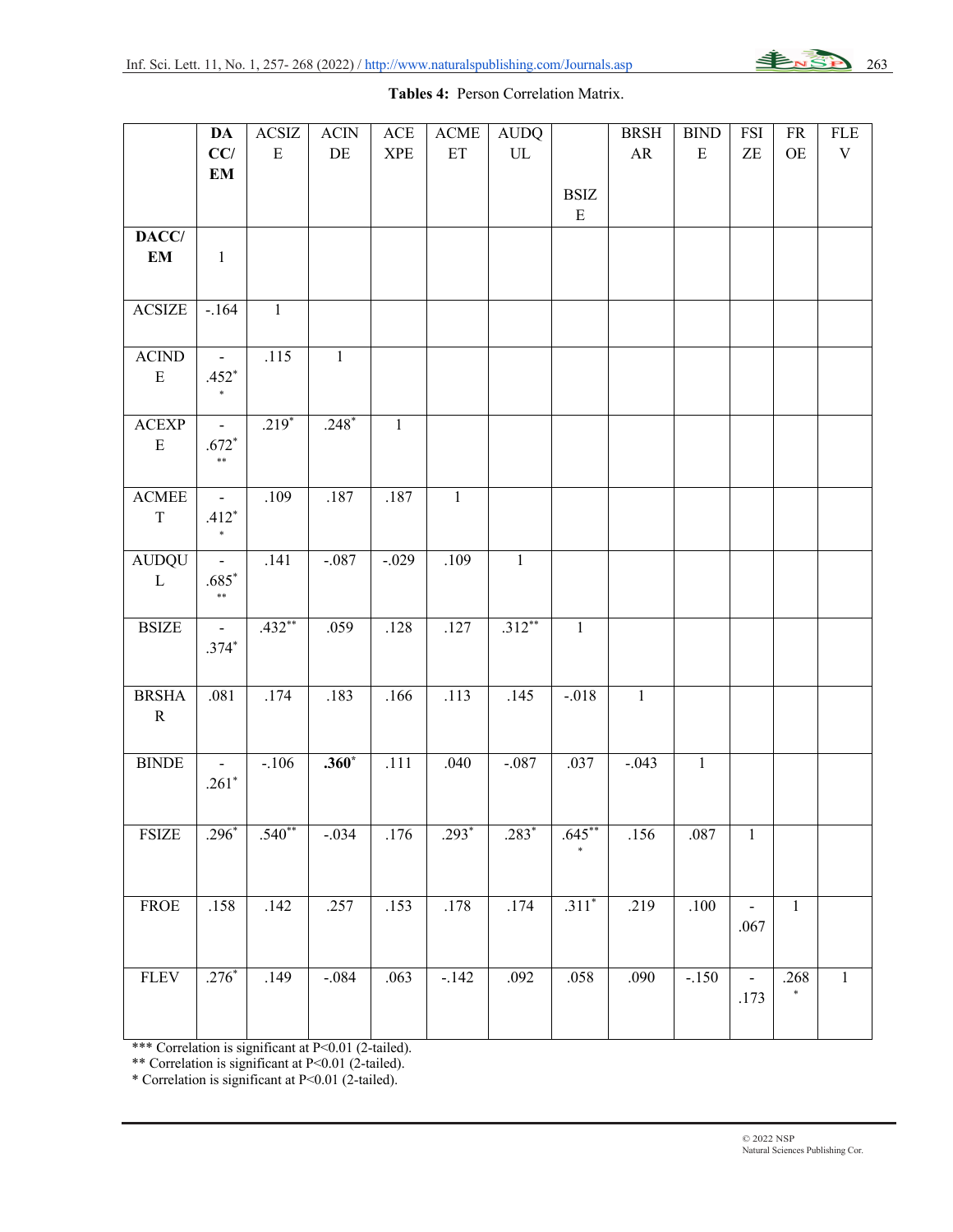On the other hand, the relationship between EM two control variables related to the company characteristics namely the company size (FSIZE) and company leverage (FLEV) is positive and significant at P<0.10.

**Table 5:** Multiple regression analysis for factors associated with EM.

| Predictors                | B          | Beta  | T      | Sig.<br>T | Effect    |  |  |
|---------------------------|------------|-------|--------|-----------|-----------|--|--|
| <b>ACSIZE</b>             |            |       |        | 0.271     | <b>NS</b> |  |  |
|                           | 0.105      | 0.197 | 1.019  |           |           |  |  |
| <b>ACINDE</b>             |            |       |        | 0.031     | $**$      |  |  |
|                           | 0.098      | 0.301 | 3.106  |           |           |  |  |
| <b>ACEXPE</b>             |            |       |        | 0.002     | ***       |  |  |
|                           | 1.119      | 0.413 | 6.878  |           |           |  |  |
| <b>ACMEET</b>             |            |       |        | 0.039     | $**$      |  |  |
|                           | 0.093      | 0.287 | 3.166  |           |           |  |  |
| <b>AUDQUL</b>             |            |       |        | 0.000     | ***       |  |  |
|                           | 1.145      | 0.424 | 7.547  |           |           |  |  |
| <b>BSIZE</b>              |            |       |        | 0.074     | $\ast$    |  |  |
|                           | 1.008      | 0.067 | 0.329  |           |           |  |  |
| <b>BINDE</b>              |            |       | 0.398  | 0.069     | $\ast$    |  |  |
|                           | 0.976      | 0.087 |        |           |           |  |  |
| <b>BSHAR</b>              | 0.102      | 0.021 | 0.149  | 0.221     | <b>NS</b> |  |  |
| <b>FSIZE</b>              | 1.198      | 0.066 | 0.422  | 0.084     | $\ast$    |  |  |
| <b>ROE</b>                | 0.203      | 0.017 | 0.114  | 0.354     | <b>NS</b> |  |  |
| <b>FLEV</b>               | 0.124      | 0.084 | 0.394  | 0.074     | $\ast$    |  |  |
|                           | Constant   |       |        | 9.765     |           |  |  |
| $\overline{\mathrm{R}^2}$ |            |       | 0.692  |           |           |  |  |
| $\overline{Adj. R^2}$     |            |       | 0.596  |           |           |  |  |
| $\mathbf{F}$              |            |       | 16.223 |           |           |  |  |
| F Sig.                    | $0.000***$ |       |        |           |           |  |  |

\*\*\*  $P < 0.01$ , \*\*  $P < 0.01$ , \*  $P < 0.01$ .

## *5.3 Multivariate Analysis (Regression Analysis and Hypotheses Testing)*

This section is devoted to regression analysis and hypotheses testing. Table 5 below presents the regression model results that used to identify which of the independent and control variables included in the regression model contribute to the prediction of the dependent variable. The regression model utilized to test the study hypotheses. This model includes EM as dependent variable and four independent variables named ACSIZE, ACINDE, ACEXPE, and ACMEET. Also, it includes seven control

variables four of them are related to corporate governance mechanism and three of them are related to the corporate characteristics named FSIZE, FROE, and FLEV. These variables are explained in the methodology section.

Table 5 above shows the explanatory power of the study model measured by adjusted  $\mathbb{R}^2$ . The value of adjusted  $\mathbb{R}^2$  in the model is 54% which ranked this model as powerful one comparing to the similar studies. For instance, Saleh et al. (2007) reported at 22.3%, while Mohammad and Ahmed (2017) reported adjusted R2 of 77.09%, and more recent study conducted by Alzoubi E., (2019) reported 52.8% adjusted R2. In a study conducted in the GCC countries, Hamdan (2020) reported adjusted  $R^2$  38.5%. Comparing our study model with the other modules reveals that this model is one of the strongest models, as included all related dependent and control variables. Moreover, the model in general is significant at p<0.01, as F. Sig. valued 0.000 which indicates that the EM is explained by AC characteristics and some other control variables, as they shown in table 5 below. The explanatory power of each one of the independent and control variables is shown in table 5 below in details.

According to table 5 above, ACSIZE has negative and nonsignificant association with EM. This result indicates that larger number of AC does not affect the EM practice. This result provides reasonable explanation for the requirements of corporate governance codes and stock markets regulations in the GCC countries which determined such number to be at least three.

This result confirms that the bigger size of AC, does not affect EM, so, null hypothesis cannot be rejected the as "There is no negative significant association between audit committee size (ACSIZE) and earnings management (EM)" and the alternative hypothesis will be rejected that *"There is a negative significant association between audit committee size (ACSIZE) and earnings management (EM)".*

Our results are consistent with numerous studies in the literature on this regard (Klein, 2002; Yang & Krishnan, 2005; Setiany et al., 2017), as these studies reported positive significant association ACSIZE and EM. In contrast, this study is not consistent with some other studies which reported insignificant association between ACSIZE and EM (Xie et al., 2003; Siregar and Utama, 2008; Metawee, 2013). The nonconsistency of some studies can be explained by several reasons, as these studies conducted in different contexts, dissimilar sample sizes, using various proxies for measuring EM.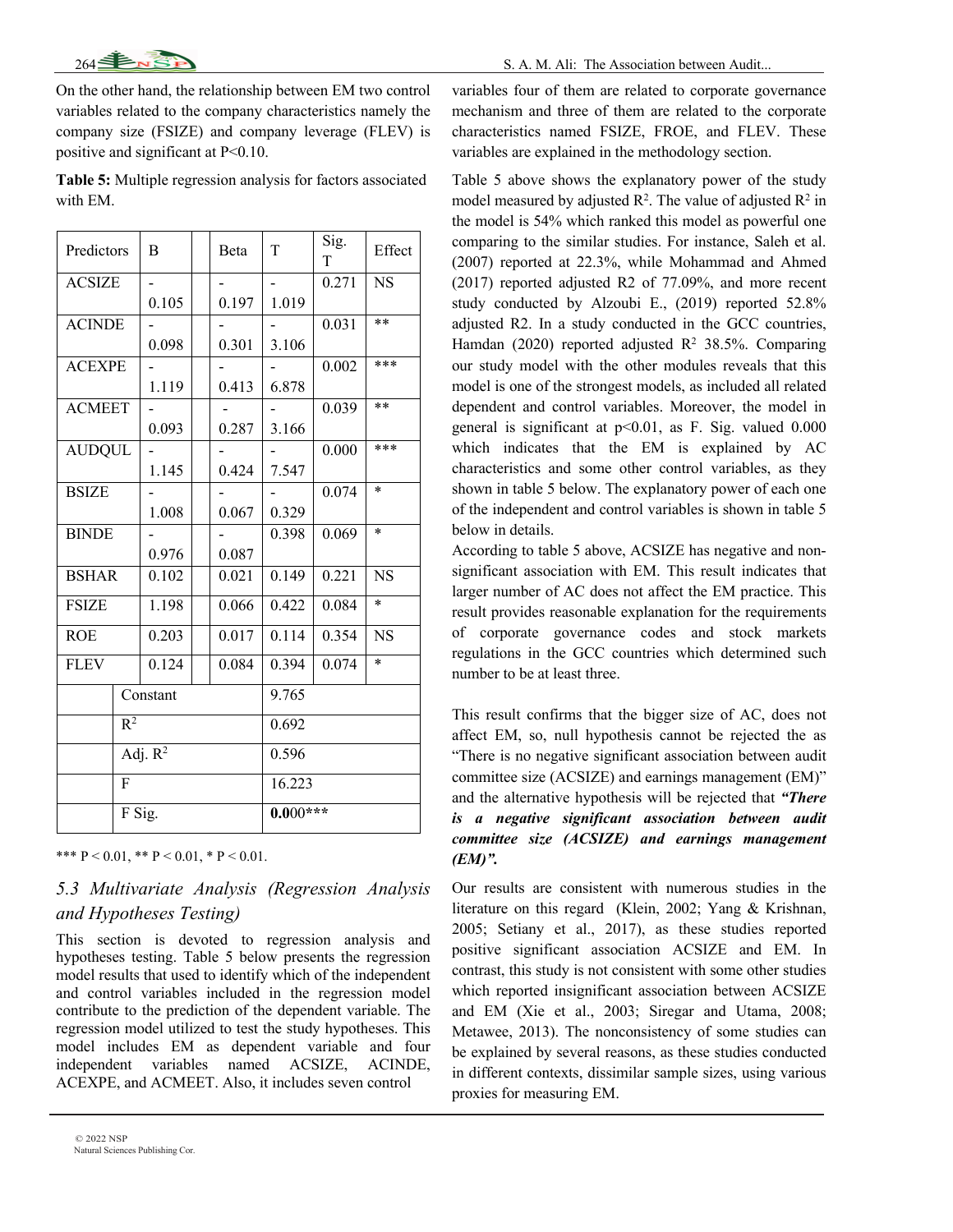Regarding the association between ACINDE and EM, the multiple regression analysis in table 5 above presents negative and significant association at  $p<0.05$  as the value of Seg. T is 0.031. This result indicates that the EM is lower at companies having more independence AC, as such independence provides members with more power and autonomy to express their opinion, which will be reflected on the financial reporting transparency and reduced information asymmetry. This result ensures that EM will be declined if the AC possess more independence. Hence, the null hypothesis will be rejected as "There is a no negative significant association between audit committee independence (ACINDE) and earnings management (EM)" and accept the alternative hypothesis that "There is a negative significant association between audit committee independence (ACINDE) and earnings management (EM)". Several studies in the literature are consistent with our study on this regard, as the mainstream of empirical studies reported negative and significant association between ACINDE and EM. Soliman and Ragab (2014) provide evidence that EM is negatively associated with ACINDE. Hamdan (2020) reveals that the quality of earnings has positive and significant association with more ACINDE. Conversely, this study is not consistent with other few studies (Xie et al., 2003; Fodio et al., 2013) who do not find evidence that ACINDE improves EM practice or found positive association.

The association between ACEXPE and EM is shown in the multiple regression analysis in table 5 which presents negative and significant association at  $p<0.01$  as the value of Seg. T is 0.002. This result indicates that EM is lower at companies having more members with financial and accounting expertise, as such expertise helps members to detect inappropriate accounting and auditing practices and restricts managers from practicing EM.

This result ensures that EM will be improved if members of AC possess more experience in finance and accounting. Hence, the null hypothesis will be rejected as "There is no negative significant association between audit committee financial expertise (ACEXPE) and earnings management (EM)" and the alternative hypothesis will be accepted as: "There is a negative significant association between audit committee financial expertise (ACEXPE) and earnings management (EM)".

Our findings are consistent with the mainstream of prior research that reported significant and negative association between ACEXPE and EM. (Alzoubi Ebraheem Saleem, 2019; Badolato et al., 2014). Our study is not consistent with few studies, Rainsbury et al. (2009) reported insignificant association between the ACEXPE and EM,

while Carrera et al. (2017) indicate that financial accounting expertise increases EM. The explanation of this contradictory results is that studies were conducted before issuing any regulations or rules for AC.

The association between EM and AC frequent meetings (ACMEET) is shown in the multiple regression analysis in table 5 above which presents negative and significant association at  $p<0.05$  as the value of Seg. T is 0.039. This result indicates that EM is lower at companies having active AC members, as such activity provides members with sufficient time to perform their obligations.

This result ensures that EM will be enhanced if the AC meets frequently. Hence, the null hypothesis will be rejected as "There is no significant association between audit committee frequent meetings (ACMEET) and earnings management (EM)" and the alternative hypothesis will be accepted as: "There is a negative significant association between audit committee frequent meetings (ACMEET) and earnings management (EM)".

Our findings are consistent with literature as most studies reported negative significant association between ACMEET and EM (Hamdan, 2020; Hasan et al., 2020; Lin et al., 2006). Our results confirmed the findings of previous studies as more AC meetings is negatively affected EM. Our study in not consistent with some studies as they reported insignificant association (Bamahros & Bhasin, 2016; Yang & Krishnan, 2005). These inconsistent results could be due to to using old data, and the absence of regulations for AC at that time.

Moreover, table 5 above shows negative association between EM and some other control variables. For instance, audit quality (AUDQUL) presents negative and significant association at  $p<0.01$  as the value of Seg. T is 0.000. This finding reveals that EM is lower at companies hiring one of the big four auditors, as they are more competent and more independent than non-big four auditors. The board of director size (BSIZE) and Board of director independent (BINDE) have negative significant association with EM at p<0.10. While the company size (FSIZE) and the company leverage (FLEV) have positive and significant association with EM at  $p<0.10$ . This result suggests that the bigger size companies and bigger leverage provide higher level of EM. In summary our results indicate that EM has negative and significant association with three characteristics of AC namely AC independence (ACINDE), AC financial expertise (ACEXPE), and AC frequent meetings (ACMEET), and negative non-significant association with AC size (ACSIZE) thus, three null hypotheses are rejected, and the three alternative hypotheses are accepted.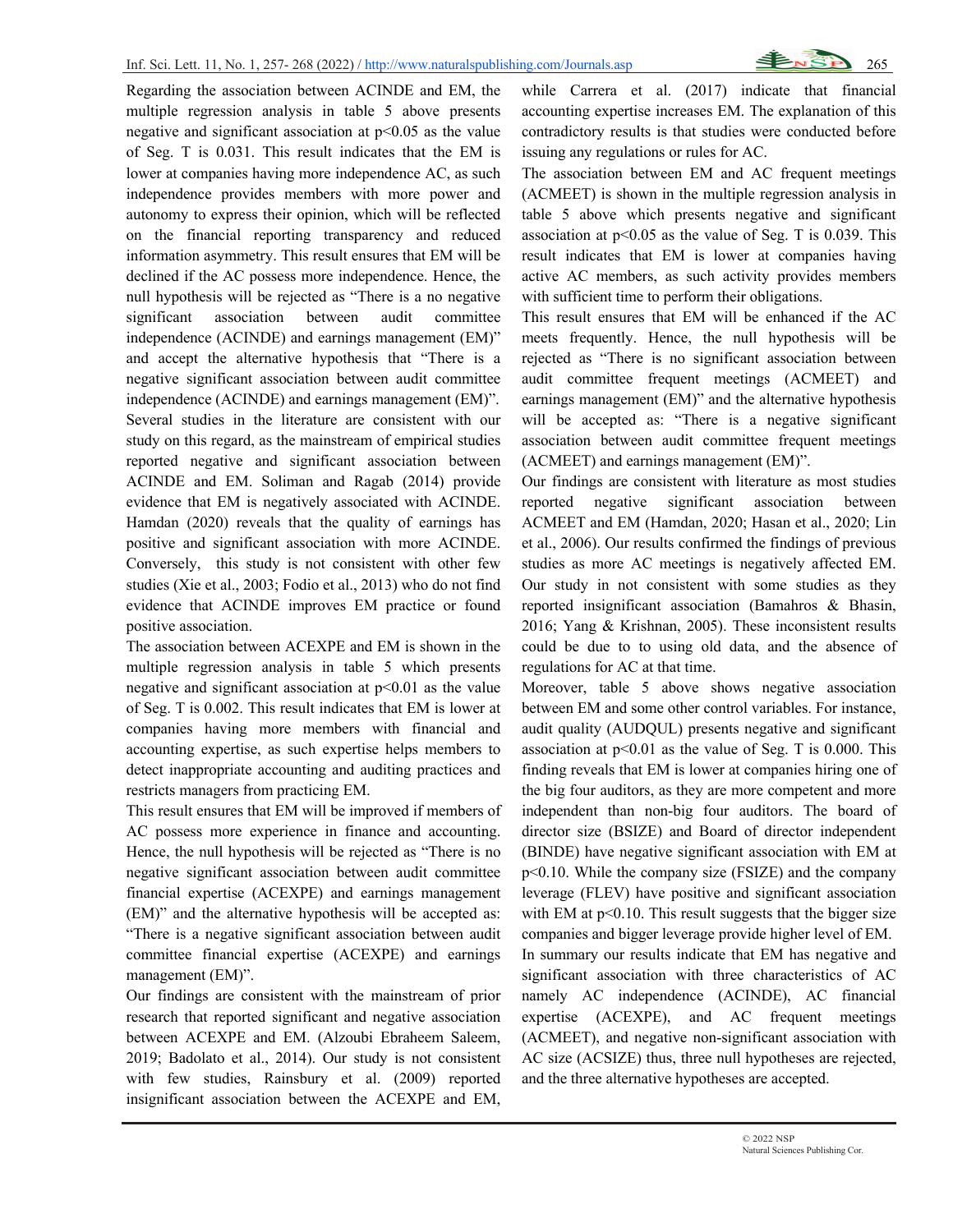

#### **6 Conclusions**

This current study examines the association between audit committee AC characteristics and earnings management (EM) of companies listed on the GCC countries' stock markets. The research data was collected from a sample of 133 companies from six GCC countries during the period from 2017-2020 making 532 firm-year observations. Four hypotheses were tested, EM as dependent variable was regressed with four independent variables represent AC size (ACSIZE), AC independence (ACINDE), AC experience (ACEXP), and AC frequent meetings (ACMEET). Seven appropriate control variables were added to the study model, four of them related to corporate governance mechanism and three of the related to the company characteristics. The author adopted the modified Jones' model for estimating EM.

The study findings reveal that the level of EM on the study sample averaged 14.3% upward while the minimum and the maximum valued 44.1% downward % and 111.2% upward respectively. The average of AC size is about 4.5 members with minimum of 3 and maximum of 7 members. The average of AC independence is about 64.3% with minimum of 33% and maximum of 100%. Regarding the AC financial and accounting expertise, the average is about 49% with minimum of 33% and maximum of 100%. AC meetings are averaged about 7.4 meetings each year with minimum of 4 and maximum of 15. The results related to AC characteristics are mostly consistent with the codes of corporate governance and the regulations of stock markets in the GCC countries, as the minimum of AC size not less than 3, members should be independent, at least one of them has financial expertise, and they meet at least 4 times a year. About 68% of listed companies in the GCC countries stock market hire one of the big four audit firms, which indicates the quality of external auditing. The results indicate that EM is negatively and significantly associated with three of AC characteristics so, three null hypotheses are rejected, and the three alternative hypotheses are accepted. Moreover, the results indicate that EM is not significantly associated with AC size. There are some limitations of the current study. First, results are limited to the GCC context and could be re-conducted on other emerging markets. Second, some more characteristics of the audit committee such as its member shareholding, the male or female member. The findings of this study have wide implications to all stakeholders and stock markets for the role of AC characteristics as internal corporate governance mechanism on restricting EM practices.

#### **References**

[1] Abbott, L., Park, Y., & Parker, S. (2000). The effects of audit committee activity and independence on corporate fraud. Managerial Finance., **26 (11)**, 55–67 (2000).

- [2] Abbott, L., Parker, S., & Peters, G., (2004). Audit committee characteristics and restatements. Auditing: Journal of Practice & Theory., **23(1)**, 69-89 (2004).
- [3] Abdul Rahman, R., & Ali, F., (2006). Board, Audit Committee, Culture and Earnings Management: Malaysian evidence. Managerial Auditing Journal., **21(7)**, 783 – 80 (2006).
- [4] Abubakar, A., Usman, A., Anuforo, P., & Alhaji, B., (2021). Audit Committee Attributes and Real Eanings Mmanagement in Nigeria. Asian People Journal (APJ)., **4(1)**, 84-92 (2021).
- [5] Akhor, S., & Oseghale, E., (2017). An empirical investigation of audit committee attributes and financial reporting lag in Nigeria banking sector. Journal of Accounting and Financial Management., **3(2)**, 25-38 (2017).
- [6] Ali, S., (2021). Audit Committee Attributes, Audit Quality, and Financial Reporting Quality: Evidence from the GCC Stock Markets. Journal of Financial and Commercial Studies (JFCS)., **22(3)**, 111-145 (2021).
- [7] Alzoubi E., (2019). Audit committee, internal audit function and earnings management: evidence from Jordan. Meditari Accountancy Research., **27(1)**, 72-90 (2019).
- [8] Badolato, P., Donelson, D., & Ege, M., (2014). Audit committee financial expertise and earnings management: The role of status. Journal of accounting economics., **58(2-3)**, 208-230 (2014).
- [9] Bamahros, H., & Bhasin, M., (2016). Audit committee characteristics and unexpected accruals: an empirical study of Malaysia. Wulfenia., **23**, 181-199 (2016).
- [10] Baxter, P., & Cotter, J. (2009). Audit committees and earnings quality. Accounting & Finance., **49(2)**, 267- 290 (2009).
- [11] Bédard, J., Chtourou, S. & Courteau, L. (2004). The effect of audit committee expertise, independence, and activity on aggressive earnings management. Auditing: A Journal of Practice & Theory., **23(2)**, 13– 35 (2004).
- [12] Bruynseels, L., & Cardinaels, E. (2014). The audit committee: Management watchdog or friend of the CEO? .The accounting Review., **89(1)**, 113-145 (2014).
- [13] Callao, S., Jarne, J., & Wroblewski, D., (2021). A systematic approach to the motivations for earnings management: A literature review. International Journal of Emerging Trends in Social Sciences., **10(1)**, 1-20 (2021).
- [14] Callao, S., Jarne, J., & Wroblewski, D., (2014b). The development of earnings management research. A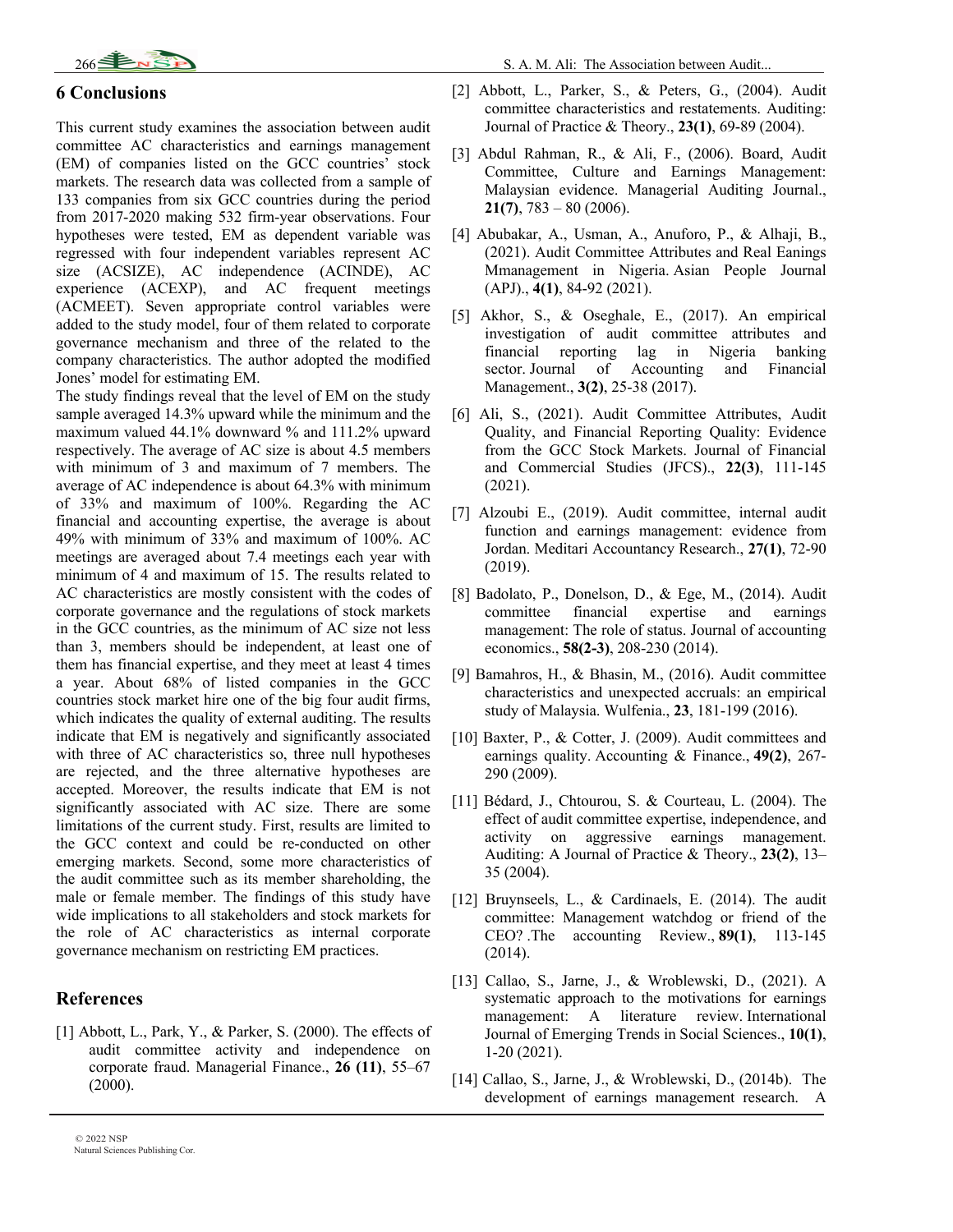review of literature from three different perspectives. Theoretical Journal of Accounting., **79(135)**, (2014).

- [15] Carcello, J., & Neal, T., (2003). Audit committee characteristics and auditor dismissals following "new" going-concern reports. The accounting Review., **78(1)**, 95-117 (2003).
- [16] Carrera, N., Sohail, T., & Carmona, S. (2017). Audit committees' social capital and financial reporting quality. Accounting Business Research., **47(6)**, 633- 672 (2017).
- [17] Chariri, A., Januarti, I., & Yuyetta, E., (2017). Firm characteristics, audit committee, and environmental performance: Insights from Indonesian companies. International Journal of Energy Economics and Policy., **7(6)**, 19-26 (2017).
- [18] Davidson, R., Goodwin-Stewart, J. and Kent, P. (2005). Internal governance structures and earnings management. Accounting & Finance., **45(2)**, 241–267 (2005).
- [19] Dechow, P., Richard G., & Amy P., (1995). Detecting earnings management. Accounting Review., **70**, 193- 225 (1995).
- [20] Dhaliwal, D., Naiker, V., & Navissi, F. (2010). The association between accruals quality and the characteristics of accounting experts and mix of expertise on audit committees. Contemporary Accounting Research., **27(3)**, 787-827 (2010).
- [21] Fodio, M., Ibikunle, J., & Oba, V., (2013). Corporate governance mechanisms and reported earnings quality in listed Nigerian insurance firms. International Journal of Finance and Accounting., **2(5)**, 279–286 (2013).
- [22] Gao, H., & Huang, J. (2016). The even–odd nature of audit committees and corporate earnings quality. Journal of Accounting, Auditing and Finance., **33(1)**, 98–122 (2016).
- [23] Greco, G. (2011). Determinants of board and audit committee meeting frequency: Evidence from Italian companies. Managerial Auditing Journal., **26(3)**, 208- 229 (2011).
- [24] Habbash, M., & Alagla, S. (2015). Audit committee effectiveness and audit quality: Evidence from Saudi Arabia. International Journal of Management Applied Science., **1(7)**, 5-14 (2015).
- [25] Hamdan, A., (2020). Audit committee characteristics and earnings conservatism in banking sector: empirical study from GCC. Afro-Asian Journal of Finance & Accounting., **10(1)**, 1-23 (2020).
- [26] Hamdan, A., & Mushtaha, S., (2011). The Relationship Between Audit Committee Characteristics and Type of Auditor's Report: An

Empirical Study on the Public Shareholding Industrial Companies Listed at Amman Bourse. The Arab Journal of Accounting., **2**, 214-232 (2011).

- [27] Hasan, S., Kassim, A., & Hamid, M., (2020). The Impact of Audit Quality, Audit committee and Financial Reporting Quality: Evidence from Malaysia. International Journal of Economics Financial Issues., **10(5)**, 272-281 (2020).
- [28] Jerubet, S., Chepng'eno, W., & Tenai, J. (2017). Effects of Audit Committee Characteristics on Quality of Financial Reporting among Firms Listed in Nairobi Securities Exchange, Kenya. International journal of Economics. Commerce and Management., **1**, 553-569 (2017).
- [29] Jones, J., (1991). Earnings management during import relief investigations. Journal of accounting research., **29(2)**, 193-228 (1991).
- [30] Klein, A. (2002). Audit Committee, Board of Director Characteristics, and Earnings Management. Journal of Accounting and Economics., **33(3)**, 375-401 (2002).
- [31] Krishnan, G., & Visvanathan, G. (2009). Do auditors price audit committee's expertise? The case of accounting versus nonaccounting financial experts. Journal of Accounting, Auditing & Finance., **24(1)**, 115-144 (2009).
- [32] Kusnadi, Y., Leong, K., Suwardy, T., & Wang, J. (2016). Audit committees and financial reporting quality in Singapore. Journal of business ethics., **139(1)**, 197-214 (2016).
- [33] Kwarbai, J., & Osho, F., (2021). Audit quality and earnings management of listed manufacturing firms in Nigeria. Babcock Journal of Accounting and Finance.,**1(2)**, 1-26 (2021).
- [34] Lin, J., & Hwang, M., (2010). Audit Quality, Corporate Governance, and Earnings Management: A Meta-Analysis, International Journal of Auditing., **14(1)**, 57-77 (2010).
- [35] Lin, J., & Yang, J., (2006). The effect of audit committee performance on earnings quality. Managerial Auditing Journal., **21(9)**, 921-933 (2006).
- [36] Lin, P., Hutchinson, M., & Percy, M. (2009). The role of the audit committee and institutional investors in constraining earnings management: evidence from Chinese firms listed in Hong Kong. In Accounting & Finance Association of Australia & New Zealand Annual Conference (2009). https://eprints.qut.edu.au/37996/1/c37996.pdf.
- [37] Menon, K. & Williams, J., (1994). The use of audit committees for monitoring, Journal of Accounting and Public Policy., **13(2)**, 121-139 (1994).
- [38] Metawee, A. (2013). The relationship between